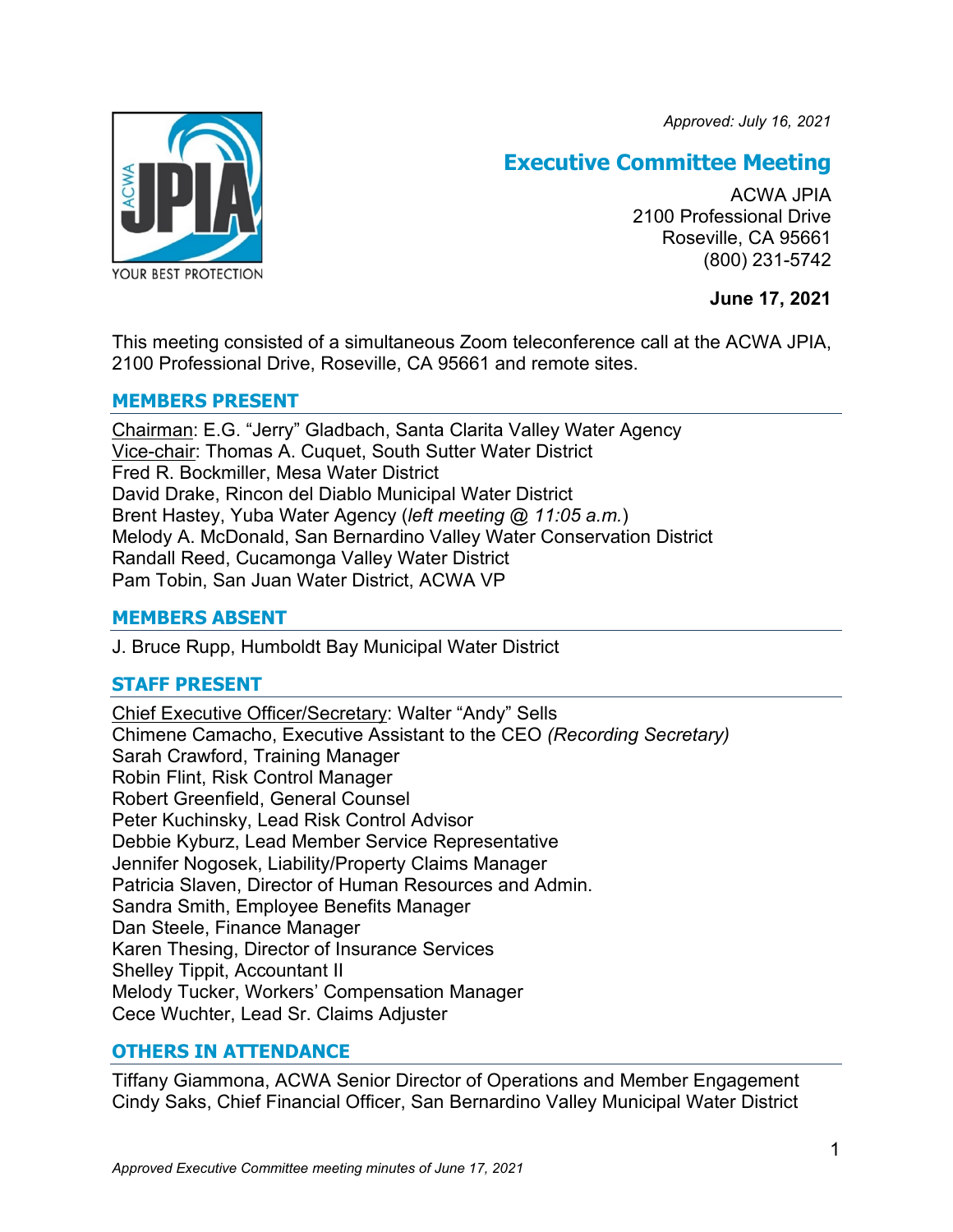## **WELCOME**

Chairman Gladbach welcomed everyone in attendance.

## **CALL TO ORDER AND ANNOUNCEMENT OF QUORUM**

Chairman Gladbach called the meeting to order at 10:02 a.m. He announced there was a quorum.

#### **PLEDGE OF ALLEGIANCE**

Chairman Gladbach led the Pledge of Allegiance.

#### **ANNOUNCEMENT RECORDING OF MEETING**

Chairman Gladbach announced that the meeting would be recorded to assist in preparation of minutes. Recordings are kept 30 days following the meeting, as mandated by the California Brown Act.

#### **PUBLIC COMMENT**

Chairman Gladbach noted that, as the agenda stated, members of the public would be allowed to address the Executive Committee on any agenda item prior to the Committee's decision on that item. Comments on any issues on the agenda, or not on the agenda, were also welcomed. No comments were brought forward.

#### **INTRODUCTIONS**

Chairman Gladbach introduced the Executive Committee and asked Mr. Sells to introduce staff in attendance.

#### **ADDITIONS TO OR DELETIONS FROM THE AGENDA**

Chairman Gladbach asked for any additions to, or deletions from, the agenda. Mr. Sells stated that Item 5A. Membership – San Diego County Water Authority will be deleted from the agenda.

#### **CONSENT AGENDA**

Chairman Gladbach called for approval of the Consent Agenda:

M/S/C (Hastey/Reed) (Bockmiller-Yes; Cuquet-Yes; Drake-Yes; Hastey-Yes; McDonald-Yes; Reed-Yes; Rupp-Yes; Tobin-Yes; Gladbach-Yes): That the Executive Committee approve the minutes of the May 21, 2021 meeting; and approve the JPIA disbursements of:

Vendor Payments, Employee Benefits Claim Payments, Payroll, and summary of confidential claims payments for the Liability, Property, & Workers' Compensation Programs: May 16-31, 2021, and June 1-15, 2021.

#### **ADMINISTRATION**

Meetings attended on behalf of the JPIA None reported.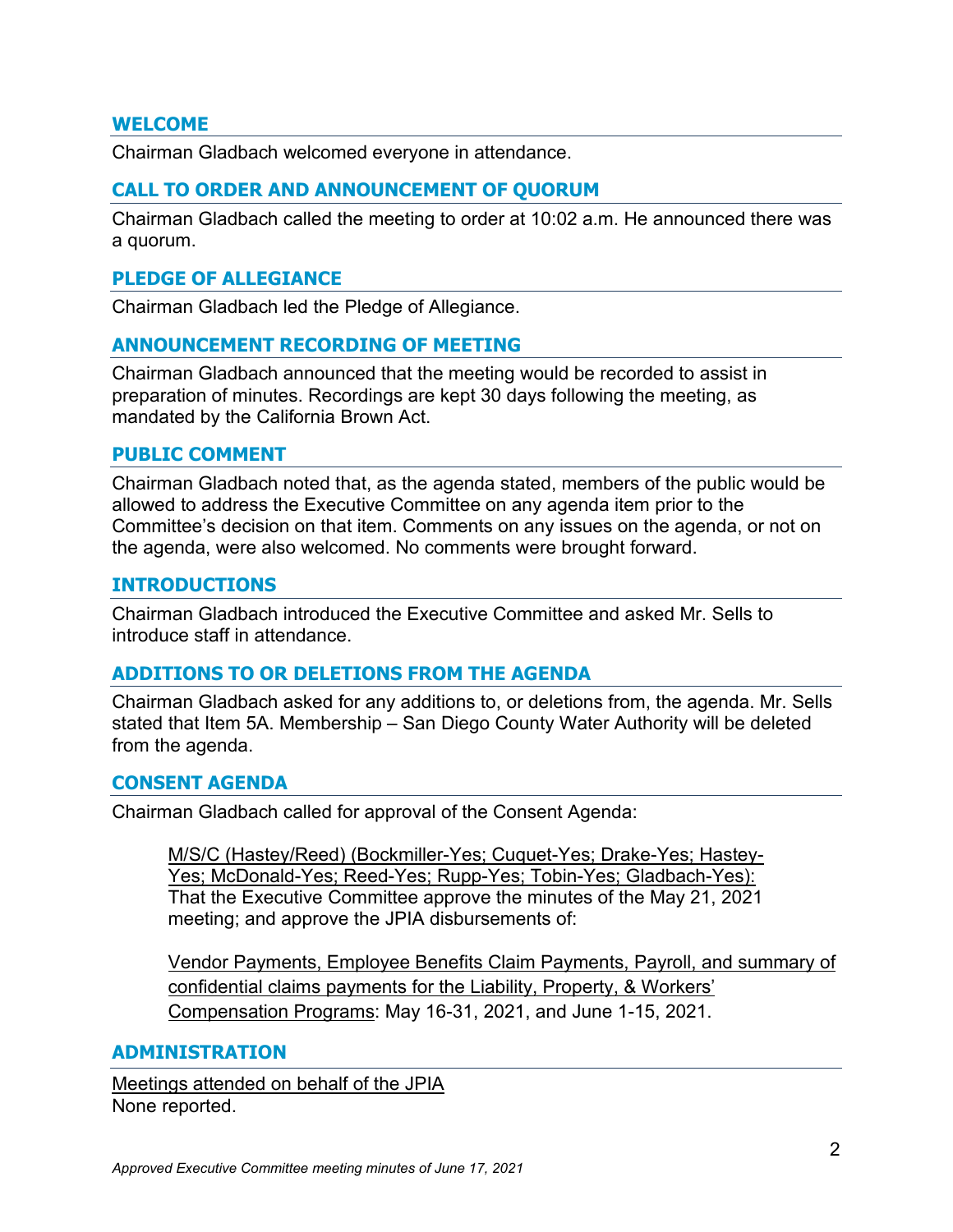## Review of Organization Evaluation Process

Ms. Slaven stated that each summer, a Performance Appraisal for the Organization is conducted for the period September 1 through August 31. Executive Committee members are asked to complete an individual appraisal along with suggested goals. This year, the organizational appraisal will be conducted via Survey Monkey and each member of the committee will receive a link to complete the survey on June 18, 2021. Due to circumstances presented by the pandemic and desires of the committee, the goals have had no measurable progress and therefore, only comments will be requested. Input will be collected through June 29, 2021, after which Ms. Slaven will compile the results to be shared at the July 16, 2021 Executive Committee meeting.

# **WORKERS' COMPENSATION PROGRAM COMMITTEE**

Director Drake presented the recommendations of the Workers' Compensation Program Committee from its meeting on June 14, 2021.

M/S/C (Drake/Tobin) (Bockmiller-Yes; Cuquet-Yes; Drake-Yes; Hastey-Yes; McDonald-Yes; Reed-Yes; Tobin-Yes; Gladbach-Yes): That the Executive Committee approve the Memorandum of Workers' Compensation Coverage, effective July 1, 2021.

M/S/C (Drake/Hastey) (Bockmiller-Yes; Cuquet-Yes; Drake-Yes; Hastey-Yes; McDonald-Yes; Reed-Yes; Tobin-Yes; Gladbach-Yes): That the Executive Committee approve Safety National's excess renewal terms, as presented, with an effective date of July 1, 2021.

M/S/C (Drake/Hastey) (Bockmiller-Yes; Cuquet-Yes; Drake-Yes; Hastey-Yes; McDonald-Yes; Reed-Yes; Tobin-Yes; Gladbach-Yes): That the Executive Committee approve no changes to the pricing for the Workers' Compensation Program, policy year 7/1/21-22.

## **PROPERTY PROGRAM COMMITTEE**

Director Hastey presented the recommendations of the Property Program Committee from its meeting on June 14, 2021.

M/S/C (Hastey/Tobin) (Bockmiller-Yes; Cuquet-Yes; Drake-Yes; Hastey-Yes; McDonald-Yes; Reed-Yes; Tobin-Yes; Gladbach-Yes): That the Executive Committee approve the amended 2021-2022 Memorandum of Property Coverage, effective July 1, 2021, as presented.

M/S/C (Hastey/McDonald) (Bockmiller-Yes; Cuquet-Yes; Drake-Yes; Hastey-Yes; McDonald-Yes; Reed-Yes; Tobin-Yes; Gladbach-Yes): That the Executive Committee approve the 2021-2022 Renewal Terms and Pricing "Not to Exceed" 20% rate increase.

M/S/C (Hastey/Reed) (Bockmiller-Yes; Cuquet-Yes; Drake-Yes; Hastey-Yes; McDonald-Yes; Reed-Yes; Tobin-Yes; Gladbach-Yes): That the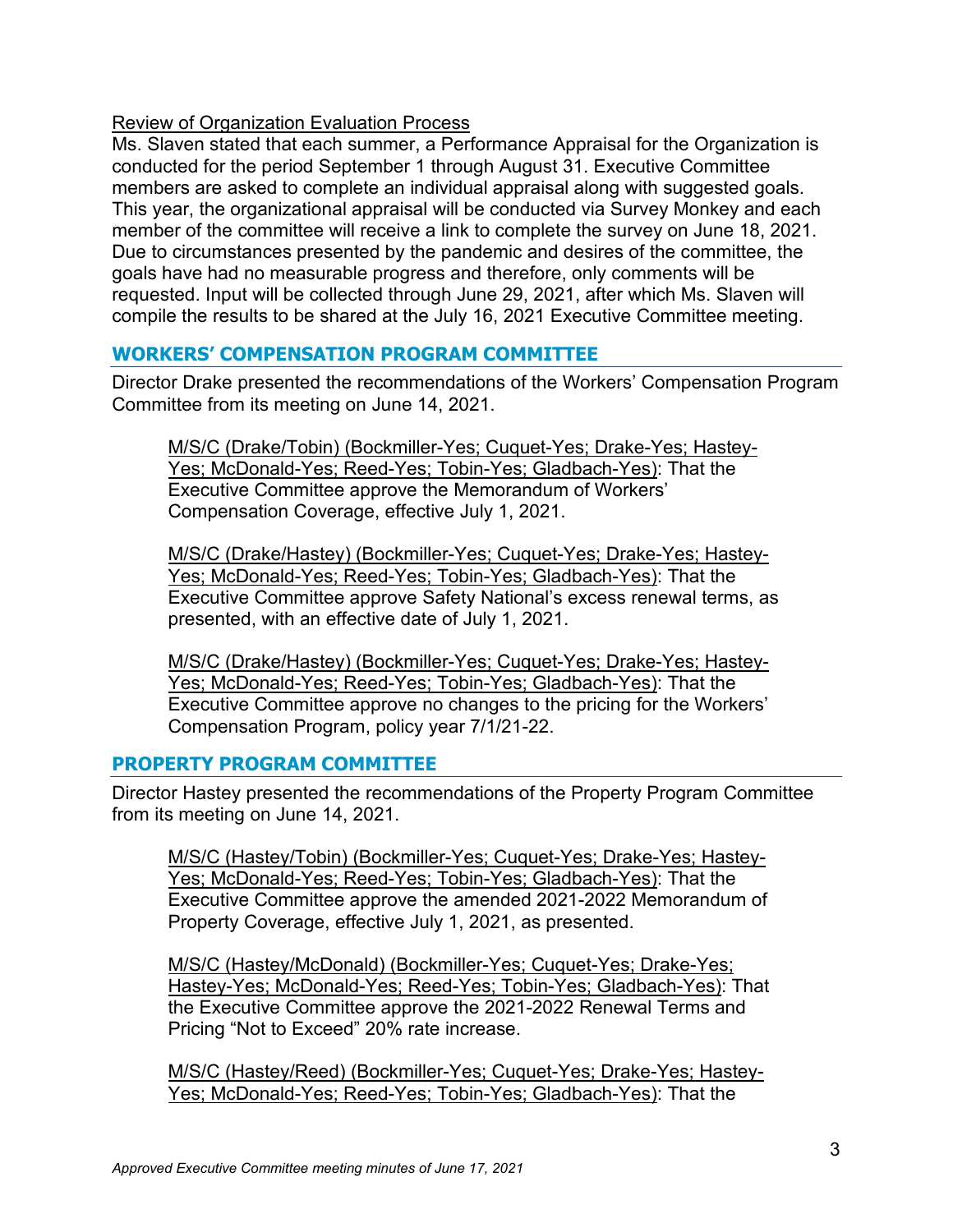Executive Committee approve Option 3, 15% increase to the pricing with the rates as follows:

| <b>Real and Personal Property</b> | \$0.102 |
|-----------------------------------|---------|
| Mobile Equipment                  | \$0.154 |
| Automobiles                       | \$0.871 |

#### **MEMBERSHIP**

San Bernardino Valley Municipal Water District

Ms. Kyburz presented San Bernardino Valley Municipal Water District's application for admission into the Liability, Property and Workers' Compensation Program.

M/S/C (Tobin/Drake) (Bockmiller-Yes; Cuquet-Yes; Drake-Yes; Gladbach-Yes; Hastey-Yes; McDonald-Yes; Reed-Yes; Tobin-Yes): That the Executive Committee approve San Bernardino Valley Municipal Water District's admission into the Liability, Property and Workers' Compensation Program.

San Diego County Water Authority This item was deleted from the agenda.

## **MISCELLANEOUS**

Future agenda items None.

#### CEO and Directors' updates

Mr. Sells and JPIA Directors updated the Executive Committee on relevant current issues. Items reported included:

- General Liability renewal progress
- Cal-OSHA's pending decision regarding mask-wearing requirements at workplaces
- Training department activities including virtual live training, the new streaming contract, and the upcoming in-person Training Conference in September.
- CUEMA Leadership Summit in Carlsbad in September
- Leadership Program scheduled to start in the Fall
- Update on the recruitment for the Risk Control Advisor and Assistant Executive Officer positions
- Cyber coverage: In March 2021, Alliant sent a cyber coverage survey to over 270 members and, to date, only 117 members have completed it. Mr. Sells emphasized the importance of completing this survey to determine the future of the JPIA cyber coverage. After much discussion, the Committee decided to schedule a meeting in the next couple of weeks to further discuss this matter.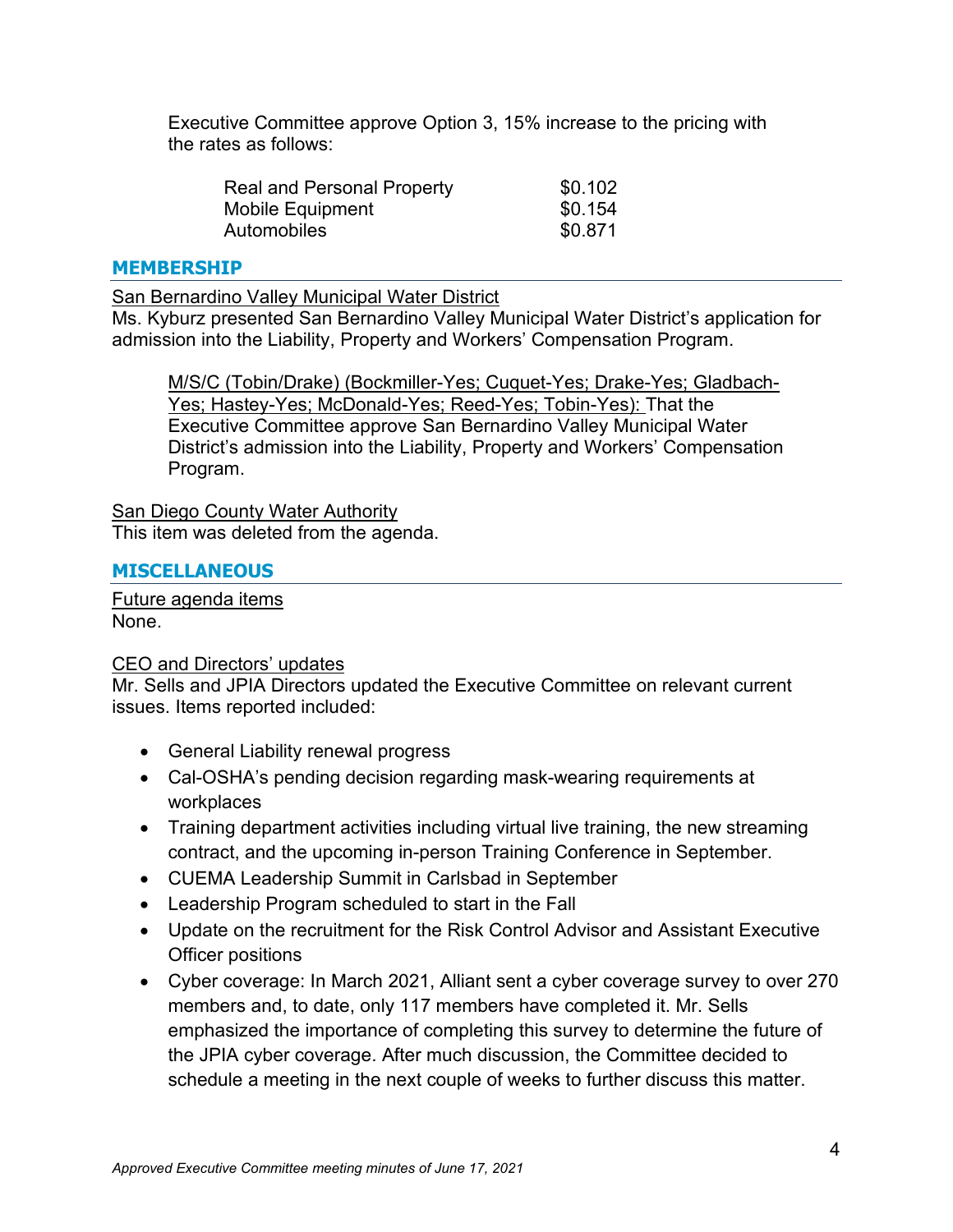Ms. Giammona provided an update on ACWA's current activities and the upcoming Fall Conference in Pasadena.

*Director Hastey left the meeting at 11:05 a.m.*

Availability for next meeting: The Executive Committee is scheduled to meet for a workshop on July 15, 2021 at 8:30 a.m. and a meeting on July 16, 2021 at 9:00 a.m.

#### **CLOSED SESSION**

Before proceeding into closed session, General Counsel announced the items to be discussed.

M/S/C (McDonald/Tobin) (Bockmiller-Yes; Cuquet-Yes; Drake-Yes; McDonald-Yes; Reed-Yes; Tobin-Yes; Gladbach-Yes): That the Executive Committee adjourn to closed session.

At approximately 11:20 a.m., the Executive Committee, upon advice of General Counsel, adjourned to closed session pursuant to Government Code(s) Section 54956.95 to discuss Liability and/or Workers' Compensation claims in:

- 1. City of Chula Vista v. Otay Water District
- 2. Poland v. Hi-Desert Water District

M/S/C (Reed/McDonald) (Bockmiller-Yes; Cuquet-Yes; Drake-Yes; McDonald-Yes; Reed-Yes; Tobin-Yes; Gladbach-Yes): That the Executive Committee reconvene to open session.

The Committee returned to open session at approximately 11:37 a.m.

• Closed session item #1:

M/S/C (Drake/McDonald) (Bockmiller-Yes; Cuquet-Yes; Drake-Yes; McDonald-Yes; Reed-Yes; Tobin-Yes; Gladbach-Yes): That the Executive Committee give authority for settlement of City of Chula Vista v. Otay Water District up to the amount of \$502,048.83.

• Closed session item #2:

M/S/C (Bockmiller/McDonald) (Bockmiller-Yes; Cuquet-Yes; Drake-Yes; McDonald-Yes; Reed-Yes; Tobin-Yes; Gladbach-Yes): That the Executive Committee give authority for settlement of Poland v. Hi-Desert Water District in the amount of \$205,000.

The Executive Committee meeting adjourned at 11:38 a.m.